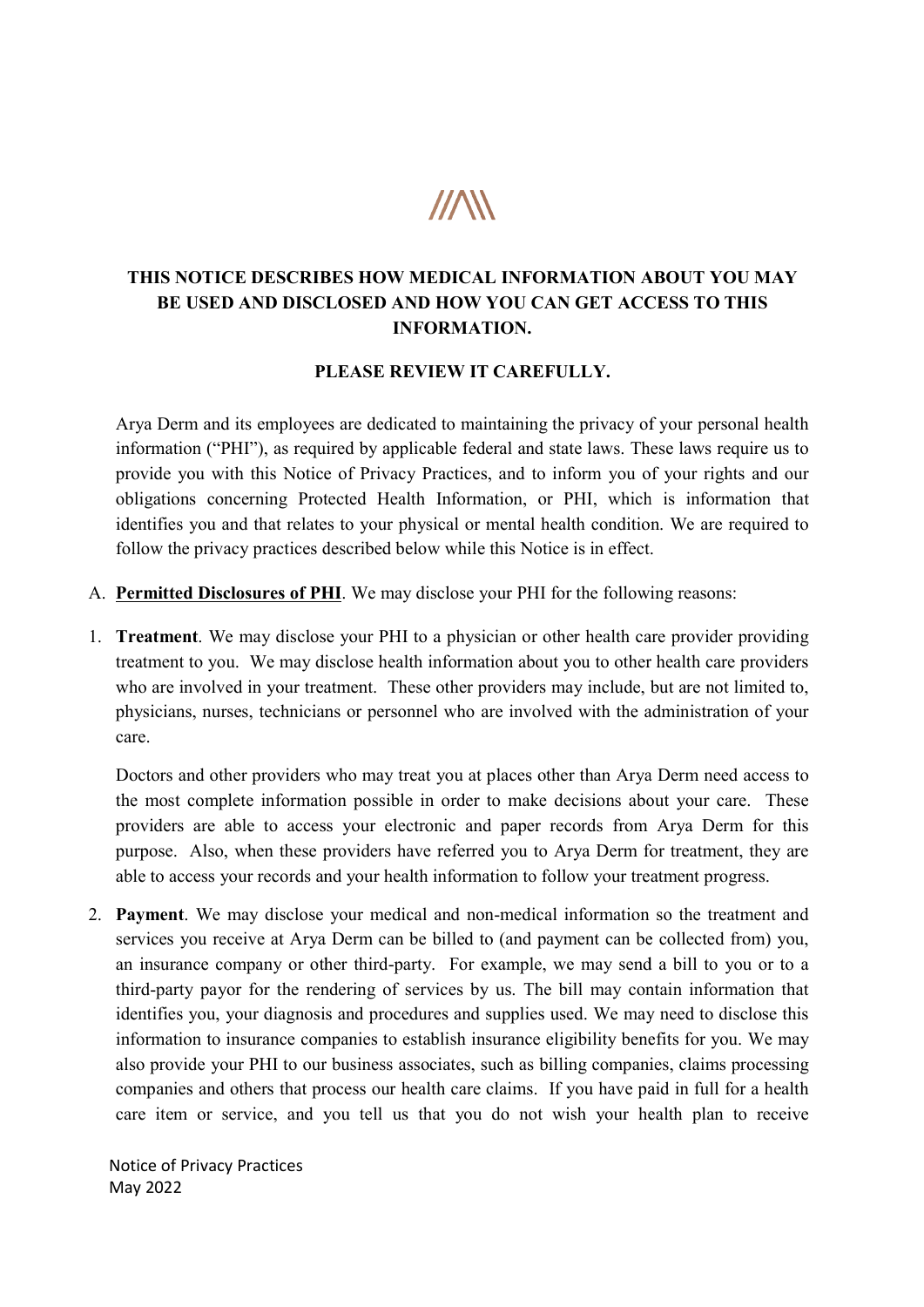information about that item or service, we will not share that information with your health plan, unless we are required by law to do so.

- 3. Health Care Operations. We may disclose your PHI in connection with our health care operations. Health care operations include quality assessment activities, reviewing the competence or qualifications of health care professionals, evaluating provider performance, and other business operations. For example, we may use your PHI to evaluate the performance of the health care services you received. We may also provide your PHI to accountants, attorneys, consultants and others to make sure we comply with the laws that govern us.
- 4. Incidental Uses and Disclosures. We may use or disclose your health information when it is associated with another use or disclosure that is permitted or required by law. For example, conversations between doctors, nurses or other Regenerative Health personnel regarding your medical condition may, at times, be overheard. Please be assured that we have appropriate safeguards to avoid these situations as much as possible.
- 5. Appointment Reminders. We may use and disclose health information to remind you of an appointment you scheduled for a treatment or medical service at Arya Derm.
- 6. Emergency Treatment. We may disclose your PHI if you require emergency treatment or are unable to communicate with us.
- 7. Family and Friends. We may disclose your PHI to a family member, friend or any other person who you identify as being involved with your care or payment for care, unless you object.
- 8. Required by Law. We may disclose your PHI for law enforcement purposes and as required by state or federal law. For example, the law may require us to report instances of abuse, neglect or domestic violence; to report certain injuries such as gunshot wounds; or to disclose PHI to assist law enforcement in locating a suspect, fugitive, material witness or missing person. We will inform you or your representative if we disclose your PHI because we believe you are a victim of abuse, neglect or domestic violence, unless we determine that informing you or your representative would place you at risk. In addition, we must provide PHI to comply with an order in a legal or administrative proceeding. Finally, we may be required to provide PHI in response to a subpoena discovery request or other lawful process, but only if efforts have been made, by us or the requesting party, to contact you about the request or to obtain an order to protect the requested PHI.
- 9. Serious Threat to Health or Safety. We may disclose your PHI if we believe it is necessary to avoid a serious threat to the health and safety of you or the public.
- 10. Health Information Exchange. Arya Derm records transmits health information, including prescription information, electronically. Health information is shared for the purposes outlined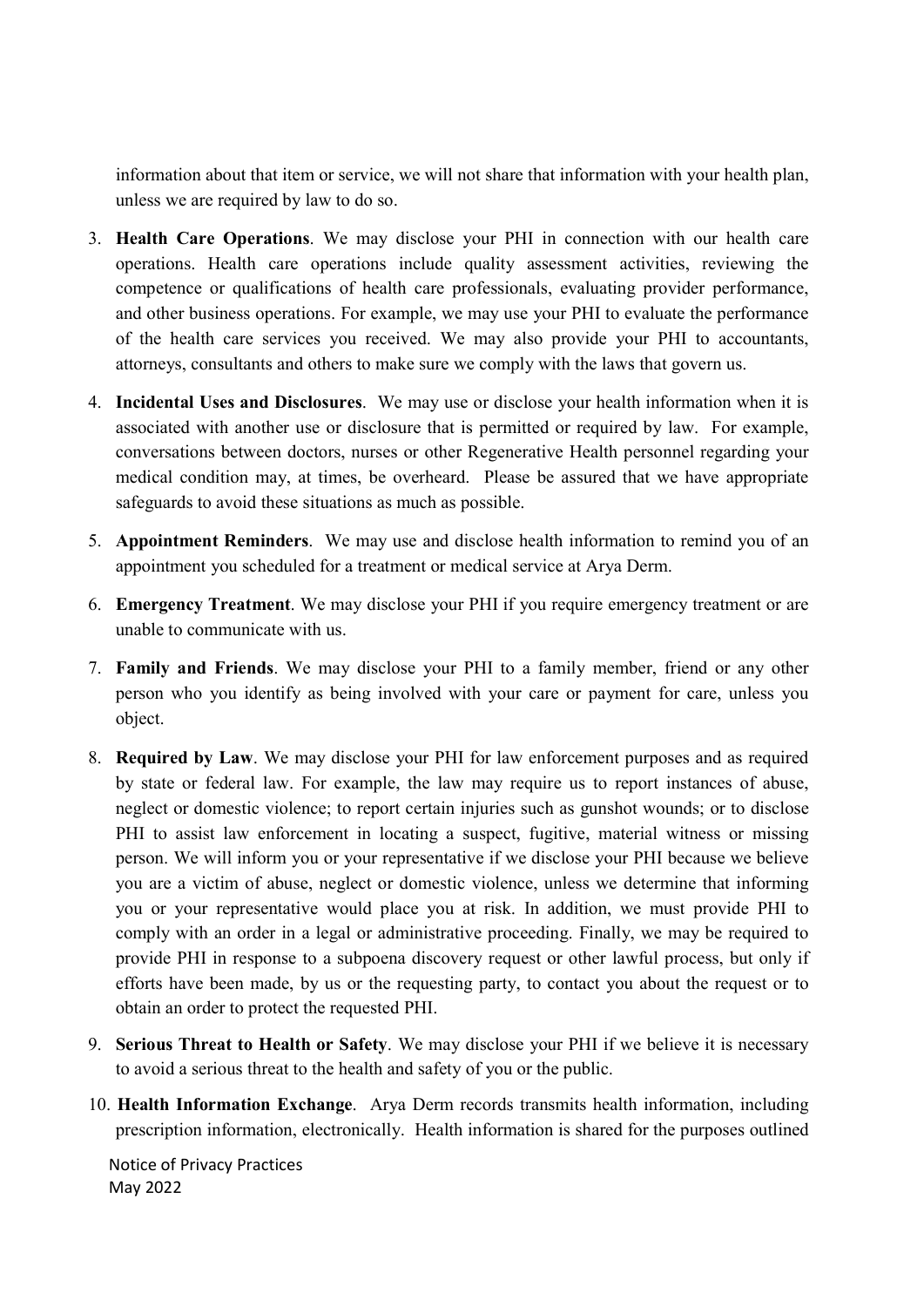in this Notice and is protected electronically through local, state and national health information exchanges.

- 11. Public Health Risks. We may disclose your PHI to public health or other authorities charged with preventing or controlling disease, injury or disability, or charged with collecting public health data. Disclosure of health information about you for public health activities include to:
	- Prevent or control disease, injury or disability
	- Report births and deaths and participate in disease registries
	- Report child abuse or neglect
	- Report reactions to medications or problems with products
	- Notify people of recalls for products they may be using
	- Notify a person who may have been exposed to a disease or may be at risk for contracting or spreading a disease or condition
	- Notify the appropriate government authority if we believe a patient has been the victim of abuse, neglect or domestic violence. We will make this disclosure only if you agree, or when required or authorized by law.
- 12. Health Oversight Activities. We may disclose your PHI to a health oversight agency for activities authorized by law. These activities include audits; civil, administrative or criminal investigations or proceedings; inspections; licensure or disciplinary actions; or other activities necessary for oversight of the health care system, government programs and compliance with civil rights laws.
- 13. Lawsuits and Disputes. If you are involved in a lawsuit or a dispute, we may disclose health information about you in response to a court or administrative order. We also may disclose medical information about you in response to a subpoena, discovery request or other lawful process by someone involved in the dispute, but only if you have agreed to such a release. However, your permission will not be required if the disclosure request has been signed by a judge or ordered by a court of law.
- 14. Law Enforcement. We may disclose health information if asked to do so by a law enforcement official in the following situations.
	- In response to a court order, subpoena, warrant summons or similar process
	- To identify or locate a suspect, fugitive, material witness or missing person
	- If the information is about a victim of a crime and if, under certain limited circumstances, we are unable to obtain the person's agreement to the disclosure
	- About a death we believe may be the result of criminal conduct
	- About criminal conduct at Arya Derm
	- In emergency circumstance to report a crime, the location of the crime or victims, or the identity (description or location) of the person who committed the crime.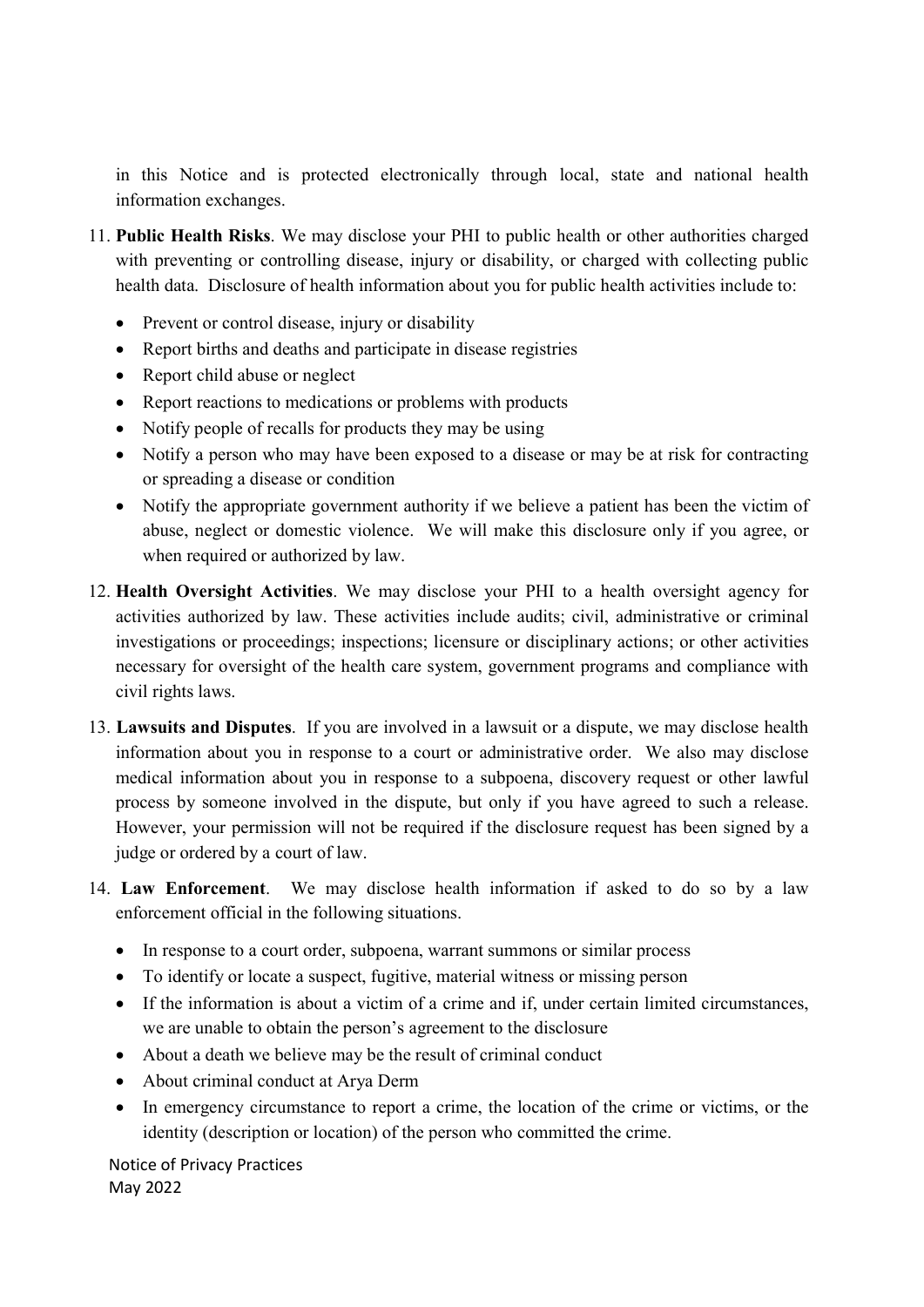- 15. Research. We may disclose your PHI for certain research purposes, but only if we have protections and protocols in place to ensure the privacy of your PHI.
- 16. National Security and Intelligence Activities. We may disclose your health information to authorized federal officials for intelligence, counterintelligence and other national security activities authorized by law.
- 17. Third Parties. We may disclose your health information to certain third parties with whom we contract to perform services on behalf of Arya Derm. If so, we will have written assurances from the third party that your information will be protected.
- 18. Workers' Compensation. We may disclose your PHI to comply with laws relating to workers' compensation or other similar programs.
- 19. Specialized Government Activities. If you are active military or a veteran, we may disclose your PHI as required by military command authorities. We may also be required to disclose PHI to authorized federal officials for the conduct of intelligence or other national security activities.
- 20. Organ Donation. If you are an organ donor, or have not indicated that you do not wish to be a donor, we may disclose your PHI to organ procurement organizations to facilitate organ, eye or tissue donation and transplantation.
- 21. Coroners, Medical Examiners, Funeral Directors. We may disclose your PHI to coroners or medical examiners for the purposes of identifying a deceased person or determining the cause of death, and to funeral directors as necessary to carry out their duties.
- 22. Disaster Relief. Unless you object, we may disclose your PHI to a governmental agency or private entity (such as FEMA or Red Cross) assisting with disaster relief efforts.
- B. Disclosures Requiring Written Authorization.
- 1. Not Otherwise Permitted. In any other situation not described in Section A above, we may not disclose your PHI without your written authorization.
- 2. Psychotherapy Notes. We must receive your written authorization to disclose psychotherapy notes, except for certain treatment, payment or health care operations activities.
- 3. Marketing and Sale of PHI. We must receive your written authorization for any disclosure of PHI for marketing purposes or for any disclosure which is a sale of PHI.

## C. Your Rights.

1. Right to Receive a Paper Copy of This Notice. You have the right to receive a paper copy of this Notice upon request.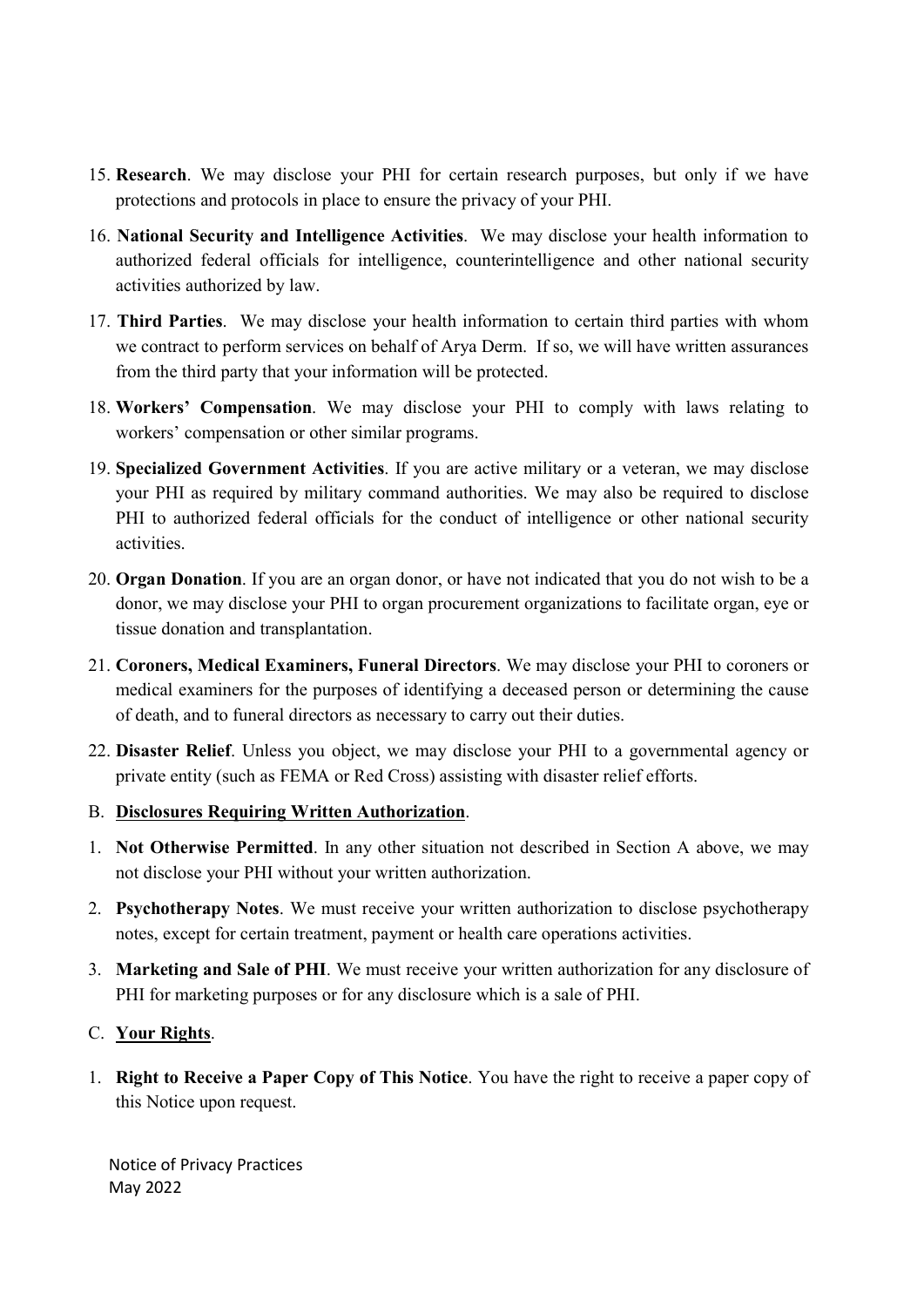- 2. Right to Access PHI. You have the right to inspect and copy your PHI for as long as we maintain your medical record. You must make a written request for access to the Privacy Officer at the address listed at the end of this Notice. We may charge you a reasonable fee for the processing of your request and the copying of your medical record pursuant to state law. In certain circumstances we may deny your request to access your PHI, and you may request that we reconsider our denial. Depending on the reason for the denial, another licensed health care professional chosen by us may review your request and the denial.
- 3. Right to Request Restrictions. You have the right to request a restriction on the use or disclosure of your PHI for the purpose of treatment, payment or health care operations, except for in the case of an emergency. You also have the right to request a restriction on the information we disclose to a family member or friend who is involved with your care or the payment of your care. However, we are not legally required to agree to such a restriction.
- 4. Right to Restrict Disclosure for Services Paid by You in Full. You have the right to restrict the disclosure of your PHI to a health plan if the PHI pertains to health care services for which you paid in full directly to us. To request restrictions, you must make a written request to the Privacy Officer at the address listed at the end of this Notice.
- 5. Right to Request Amendment. You have the right to request that we amend your PHI if you believe it is incorrect or incomplete, for as long as we maintain your medical record. We may deny your request to amend if (a) we did not create the PHI, (b) is not information that we maintain, (c) is not information that you are permitted to inspect or copy (such as psychotherapy notes), or (d) we determine that the PHI is accurate and complete.
- 6. Right to an Accounting of Disclosures. You have the right to request an accounting of disclosures of PHI made by us (other than those made for treatment, payment or health care operations purposes) during the 6 years prior to the date of your request. You must make a written request for an accounting, specifying the time period for the accounting, to the Privacy Officer at the address listed at the end of this Notice.
- 7. Right to Confidential Communications. You have the right to request that we communicate with you about your PHI by certain means or at certain locations. For example, you may specify that we call you only at your home phone number, and not at your work number. You must make a written request, specifying how and where we may contact you, to the Privacy Officer at the address listed at the end of this Notice.
- 8. Right to Notice of Breach. You have the right to be notified if we or one of our business associates become aware of a breach of your unsecured PHI.